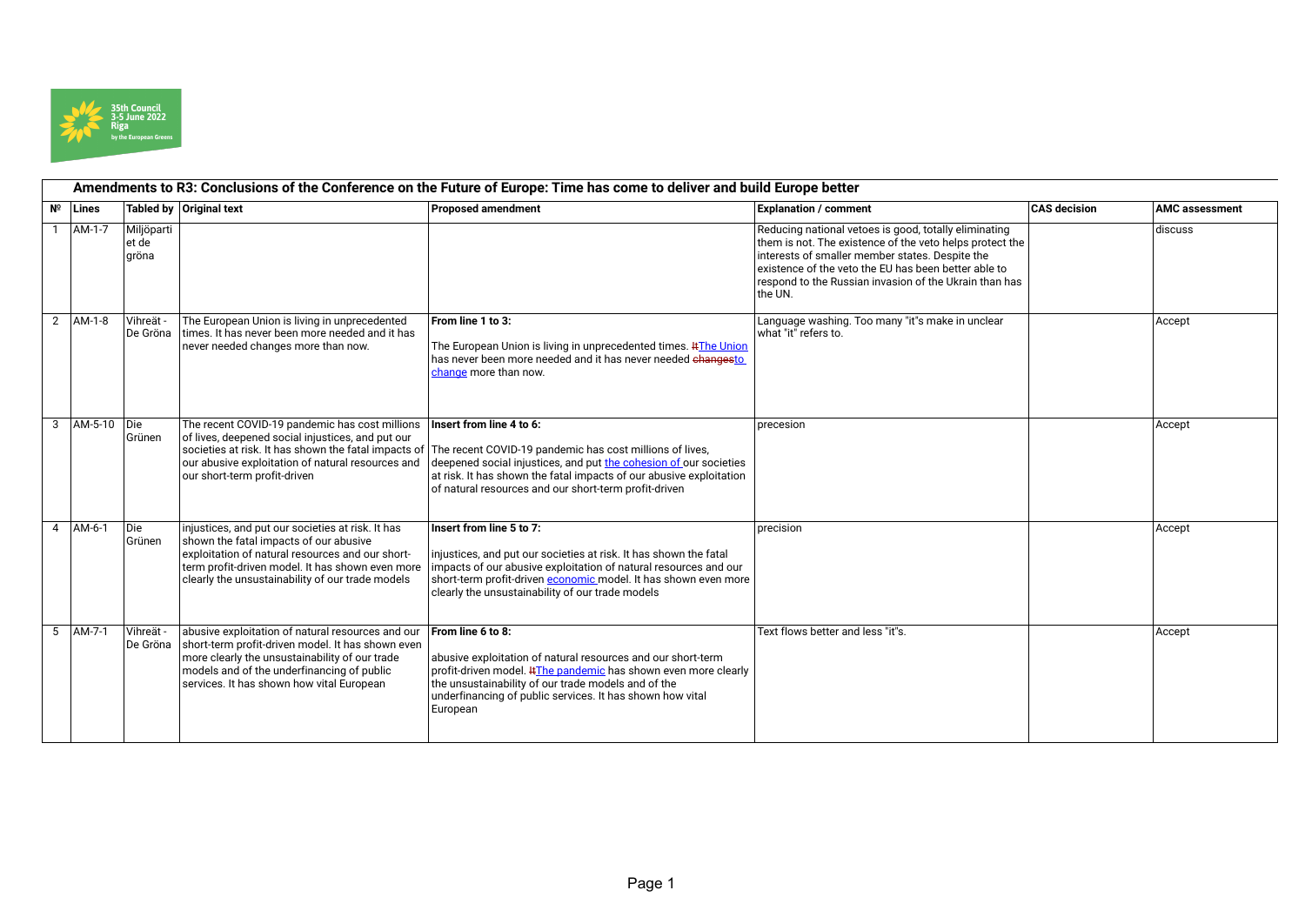| 6             | AM-8-10 Vihreät -<br>De Gröna                           | model. It has shown even more clearly the<br>unsustainability of our trade models and of the<br>underfinancing of public services. It has shown<br>how vital European coordination and solidarity<br>are, and how there will be no just recovery without                                                                                         | From line 7 to 9:<br>model. It has shown even more clearly the unsustainability of our<br>trade models and of the underfinancing of public services. It<br>has These past years have shown how vital European<br>coordination and solidarity are, and how there will be no just<br>recovery without                                                                                                                                                                          | Just suggesting to remove an "it" again.                                                                                                                                                                                                                                                                                                                                                                                                                                                                                          | Accept                                                                     |
|---------------|---------------------------------------------------------|--------------------------------------------------------------------------------------------------------------------------------------------------------------------------------------------------------------------------------------------------------------------------------------------------------------------------------------------------|------------------------------------------------------------------------------------------------------------------------------------------------------------------------------------------------------------------------------------------------------------------------------------------------------------------------------------------------------------------------------------------------------------------------------------------------------------------------------|-----------------------------------------------------------------------------------------------------------------------------------------------------------------------------------------------------------------------------------------------------------------------------------------------------------------------------------------------------------------------------------------------------------------------------------------------------------------------------------------------------------------------------------|----------------------------------------------------------------------------|
| AM-9-9        | <b>EGP</b><br>Committe<br>e                             | and of the underfinancing of public services. It<br>has shown how vital European coordination and<br>solidarity are, and how there will be no just<br>recovery without them.                                                                                                                                                                     | Insert from line 8 to 10:<br>and of the underfinancing of public services. It has shown how<br>vital European coordination and solidarity are, and how there will<br>be no just and feminist recovery without them.                                                                                                                                                                                                                                                          |                                                                                                                                                                                                                                                                                                                                                                                                                                                                                                                                   | Accept                                                                     |
| 8<br>AM-13-1  | $\overline{Die}$<br>Grünen                              | As we were progressively recovering from this<br>crisis, Vladimir Putin's regime conducted an<br>aggressive, imperialistic and unjustifiable fully-<br>fledged invasion of Ukraine - a war against a<br>sovereign and democratic country and a war<br>aqainst                                                                                    | Insert from line 12 to 14:<br>As we were progressively recovering from this crisis, Vladimir<br>Putin's regime conducted an <i>unprovoked</i> aggressive, imperialistic<br>and unjustifiable fully-fledged invasion of Ukraine - a war against<br>a sovereign and democratic country and a war against                                                                                                                                                                       | Specification, relevant to record international law<br>perspective.                                                                                                                                                                                                                                                                                                                                                                                                                                                               | Accept                                                                     |
| 9             | AM-13-2   Vihreät -<br>De Gröna                         | As we were progressively recovering from this<br>crisis, Vladimir Putin's regime conducted an<br>aggressive, imperialistic and unjustifiable fully-<br>fledged invasion of Ukraine - a war against a<br>sovereign and democratic country and a war<br>against the core values of the European Union.<br>This war is showing at the greatest cost | From line 12 to 15:<br>As we were progressively recovering from this crisis, Vladimir<br>Putin's regime conducted an aggressive, imperialistic and<br>unjustifiable fully-fledged invasion of Ukraine - a war against a-<br>sovereign and democratic country and a war-illegal war of<br>aggression against Ukraine - an attack against a sovereign and<br>democratic country and against the core values of the European<br>Union. This war is showing at the greatest cost | The unamended wording would leave room for<br>interpretation that Putin's regime has succeeded in<br>invading Ukraine "fully". We should not leave room for<br>such interpretation. This war is clearly illegal and we<br>should say that. Illegal wars are often referred to as<br>'wars of aggression' in international law and it makes<br>sense to use that terminology here. Other changes are<br>just removing the repetition of the word war. So: no<br>change in substance, just using more a more precise<br>expression. | Accept                                                                     |
| 10 AM-14-1    | Die<br>Grünen                                           | conducted an aggressive, imperialistic and<br>unjustifiable fully-fledged invasion of Ukraine - a<br>war against a sovereign and democratic country<br>and a war against the core values of the European<br>Union. This war is showing at the greatest cost                                                                                      | From line 13 to 15:<br>conducted an aggressive, imperialistic and unjustifiable fully-<br>fledged invasion of Ukraine - a war against a sovereign and<br>democratic country and aan unlawful war against the core values<br>of the European Union. This war is showing at the greatest cost                                                                                                                                                                                  | adding an international law perspective                                                                                                                                                                                                                                                                                                                                                                                                                                                                                           | proposal to withdraw if<br>AM 9 accepted (illegal<br>better than unlawful) |
| AM-16-1<br>11 | Greens/E<br>FA Group<br>in the<br>European<br>Parliamen | the core values of the European Union. This war is <b>Insert from line 15 to 17:</b><br>showing at the greatest cost the need for a<br>Common Foreign and Defence Policy, fossil fuel<br>independence, energy transition and a more<br>united European Union on the global stage.                                                                | the core values of the European Union. This war is showing at the<br>greatest cost the need for a more effective Common Foreign and<br>Defence Policy, fossil fuel independence, energy transition and a<br>more united European Union on the global stage.                                                                                                                                                                                                                  | We already have a common Foreign and Defence<br>policy                                                                                                                                                                                                                                                                                                                                                                                                                                                                            | Accept                                                                     |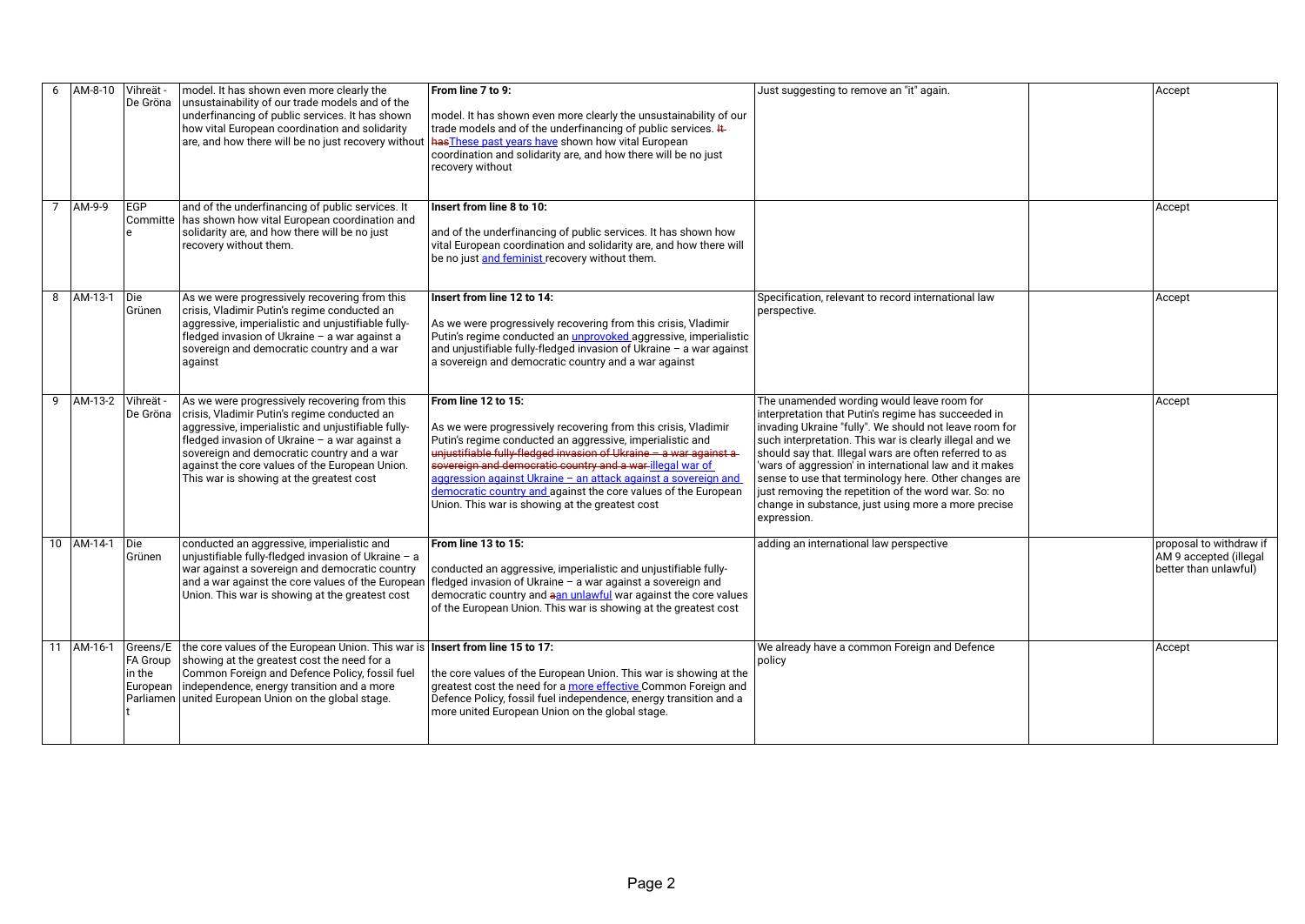|    | 12   AM-16-2   Partido |                                        | the core values of the European Union. This war is From line 15 to 18:                                                                                                                                                                                                                                                                                                                                                  |                                                                                                                                                                                                                                                                                                                                                                                                                                                                                                                                                                                                                                                                                                                                                |                                                                | Discuss |
|----|------------------------|----------------------------------------|-------------------------------------------------------------------------------------------------------------------------------------------------------------------------------------------------------------------------------------------------------------------------------------------------------------------------------------------------------------------------------------------------------------------------|------------------------------------------------------------------------------------------------------------------------------------------------------------------------------------------------------------------------------------------------------------------------------------------------------------------------------------------------------------------------------------------------------------------------------------------------------------------------------------------------------------------------------------------------------------------------------------------------------------------------------------------------------------------------------------------------------------------------------------------------|----------------------------------------------------------------|---------|
|    |                        | Ecologist<br>a Os<br>Verdes            | showing at the greatest cost the need for a<br>Common Foreign and Defence Policy, fossil fuel<br>independence, energy transition and a more<br>united European Union on the global stage.                                                                                                                                                                                                                               | the core values of the European Union. This war is showing at the<br>greatest cost the need for <del>a Common Foreign and Defence Policy</del> .<br>fossil fuel and other energy sources independence, energy<br>transition, food sovereignty and a more united European Union on<br>the global stage.                                                                                                                                                                                                                                                                                                                                                                                                                                         |                                                                |         |
| 13 | AM-17-1                | Bündnis<br>90/Die<br>Grünen            | the need for a Common Foreign and Defence<br>Policy, fossil fuel independence, energy transition<br>and a more united European Union on the global<br>stage.<br>European Union. This powerful choice, that<br>Ukrainians have repeatedly expressed, reminds us<br>of what the European project is, how much the<br>values on which it has been built matter, and how<br>these need to be defended and reinforced daily. | Insert from line 16 to 18:<br>the need for a Common Foreign and Defence Policy, fossil fuel<br>independence, energy transition and a more united and stronger<br>European Union on the global stage.<br>Insert from line 23 to 26:<br>European Union. This powerful choice, that Ukrainians have<br>repeatedly expressed, reminds us of what the European project is,<br>how much the values and principles on which it has been built<br>matter, and how these need to be defended and reinforced daily.<br>both inside the EU and in EU's extneral actions. In today's fast-<br>changing geopolitical environment the EU needs to become<br>strategically more aunotnous to lower dependencies and defend<br>EU citizens interests globally. |                                                                | Accept  |
| 14 | AM-28-1                | Groen                                  | It reminds us why it is so important that the EU<br>becomes stronger, more efficient, more united.                                                                                                                                                                                                                                                                                                                      | Delete from line 26 to 28:<br>It reminds us why it is so important that the EU becomes<br>stronger, more efficient, more united.                                                                                                                                                                                                                                                                                                                                                                                                                                                                                                                                                                                                               | It is not clear what exactly is meant by 'stronger'.           | Discuss |
|    | 15 AM-46-1             | Miljöparti<br>et de<br>gröna           | We welcome the conclusions of the Conference<br>on the Future of Europe and the clear ambition<br>that citizens have shown to move Europe towards<br>a green, social                                                                                                                                                                                                                                                    | From line 44 to 46:<br>We welcome thedo in general welcomethe conclusions of the<br>Conference on the Future of Europe and the clear ambition that<br>citizens have shown to move Europe towards a green, social                                                                                                                                                                                                                                                                                                                                                                                                                                                                                                                               | We welcome the conclusions in general, but not all of<br>them. | Discuss |
|    | 16 AM-55-1             | Partido<br>Ecologist<br>a Os<br>Verdes | Democratic changes like the end of unanimity, i.e. Delete from line 54 to 56:<br>the abolition of vetoes, the introduction of<br>transnational lists, the strengthening of<br>transparency in decision-making, and a broader<br>right of access to                                                                                                                                                                      | Democratic changes like the end of unanimity, i.e. the abolition of<br>vetoes, the introduction of transnational lists, the strengthening<br>of transparency in decision-making, and a broader right of access<br>to                                                                                                                                                                                                                                                                                                                                                                                                                                                                                                                           |                                                                | Discuss |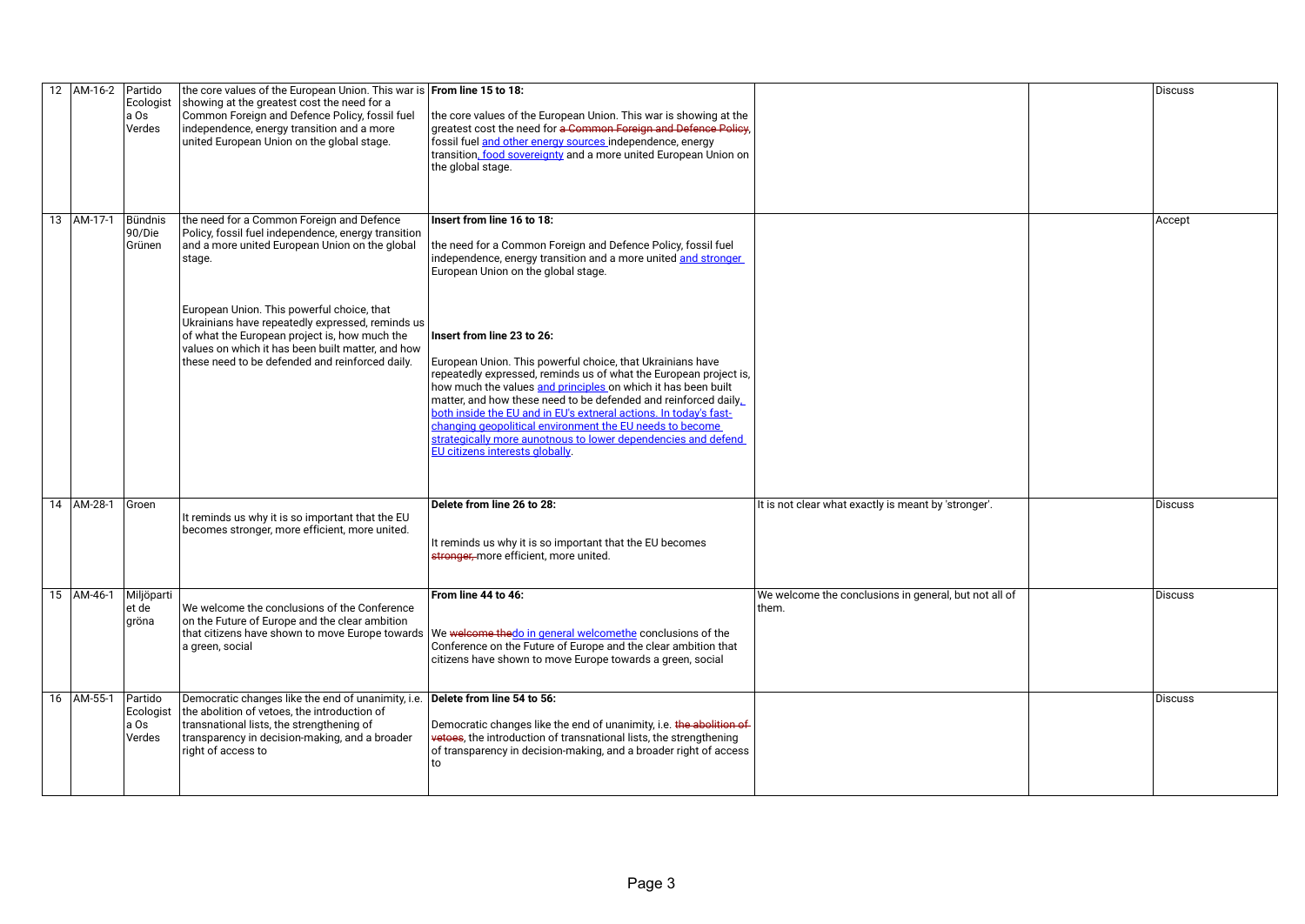| 17 | AM-55-2 Vihreät - | De Gröna                     | Democratic changes like the end of unanimity, i.e. From line 54 to 55:<br>the abolition of vetoes, the introduction of<br>transnational lists, the strengthening of                                                                                | Democratic Introducing democratic changes like the end of<br>unanimity, i.e. the abolition of vetoes, the introduction of<br>transnational lists, the strengthening of                                                                                                                          | Almost half of the points in the list start with a verb.<br>This is just to make them uniform and this way the text<br>flows better.                                                                                                                                                                                                                                                                                                                                                                                                                                                                            | Accept                                       |
|----|-------------------|------------------------------|----------------------------------------------------------------------------------------------------------------------------------------------------------------------------------------------------------------------------------------------------|-------------------------------------------------------------------------------------------------------------------------------------------------------------------------------------------------------------------------------------------------------------------------------------------------|-----------------------------------------------------------------------------------------------------------------------------------------------------------------------------------------------------------------------------------------------------------------------------------------------------------------------------------------------------------------------------------------------------------------------------------------------------------------------------------------------------------------------------------------------------------------------------------------------------------------|----------------------------------------------|
|    | 18 AM-56-1        | Miljöparti<br>et de<br>gröna | Democratic changes like the end of unanimity, i.e. Delete from line 54 to 56:<br>the abolition of vetoes, the introduction of<br>transnational lists, the strengthening of<br>transparency in decision-making, and a broader<br>right of access to | Democratic changes like the end of unanimity, i.e. the abolition of<br>vetoes, the introduction of transnational lists, the strengthening<br>of transparency in decision-making, and a broader right of access<br>to                                                                            | We see the introduction of transnational lists of<br>moving the choice of candidates further from citizens,<br>instead of closer. To the extent that the election<br>platform the transnational candidates are to campaign<br>on differes from the national platforms, it can create<br>confusion on the part of voters as to what they are<br>voting for.                                                                                                                                                                                                                                                      | <b>Discuss</b>                               |
|    | 19 AM-56-2 EGP    | Committe<br>$\mathbf{r}$     | Democratic changes like the end of unanimity, i.e.<br>the abolition of vetoes, the introduction of<br>transnational lists, the strengthening of<br>transparency in decision-making, and a broader<br>right of access to                            | Insert from line 54 to 56:<br>Democratic changes like the end of unanimity, i.e. the abolition of<br>vetoes, right of legislative initiative for the EP, the introduction of<br>transnational lists, the strengthening of transparency in decision-<br>making, and a broader right of access to | reflecting the most recent debates and developments                                                                                                                                                                                                                                                                                                                                                                                                                                                                                                                                                             | accept (included in the<br>COFE conclusions) |
| 20 | AM-58-1           | Miljöparti<br>et de<br>gröna | transparency in decision-making, and a broader<br>right of access to documents, in particular in<br>Council;                                                                                                                                       | Insert from line 56 to 57:<br>transparency in decision-making, and a broader right of access to<br>documents, in particular in Council; in addition to the right to take<br>legal action against Council decisions that violate EU law, in<br>accordance with the Århus Convention;             | The EU as such has signed on the the Århus<br>Convention, which includes the right to legal acces for<br>environmental decisions. The Århus Directive gives<br>environmental civil society organisations the right to<br>appeal environmental decisions to court, and the ECJ<br>enforces this on the national level. However, there is<br>no corresponding right to appeal Council decisions, e.<br>g. on fisheries quotas in violation of the CFP. Note: We<br>have not yet double-checked to see if this is included in<br>the CoFoE proposals. Further, it could instead be<br>added at the end of line 73. | not in the final<br>recommendations          |
| 21 | AM-59-1           | Miljöparti<br>et de<br>gröna | Independence from oil and gas imports by<br>replacing them with renewable energies by<br>Speeding up the green transition, in particular<br>through more European investments;                                                                     | From line 58 to 60:<br>Independence from gas and oil and gasnuclear related imports by choose to even increase this dependence by replacing<br>replacing them with renewable energies renewables by Speeding<br>up the green transition, in particular through more European<br>investments;    | It is important to break nuclear dependence on Russia<br>and China. There is a risk that some countries will<br>fossil fuels with nuclear power. Note: We have not yet<br>double-checked to see if this is included in the CoFoE<br>proposals.                                                                                                                                                                                                                                                                                                                                                                  | not in the final<br>recommendations          |
| 22 | AM-59-2           | Vihreät -<br>De Gröna        | Independence from oil and gas imports by<br>replacing them with renewable energies by<br>Speeding up the green transition, in particular<br>through more European investments;                                                                     | From line 58 to 60:<br>IndependenceAccomplishing independence from oil and gas<br>imports by replacing them with renewable energies by Sspeeding<br>up the green transition, in particular through more European<br>investments;                                                                | Almost half of the points in the list start with a verb.<br>This amendment is just to make the points uniform.<br>This way the text flows better.                                                                                                                                                                                                                                                                                                                                                                                                                                                               | Accept                                       |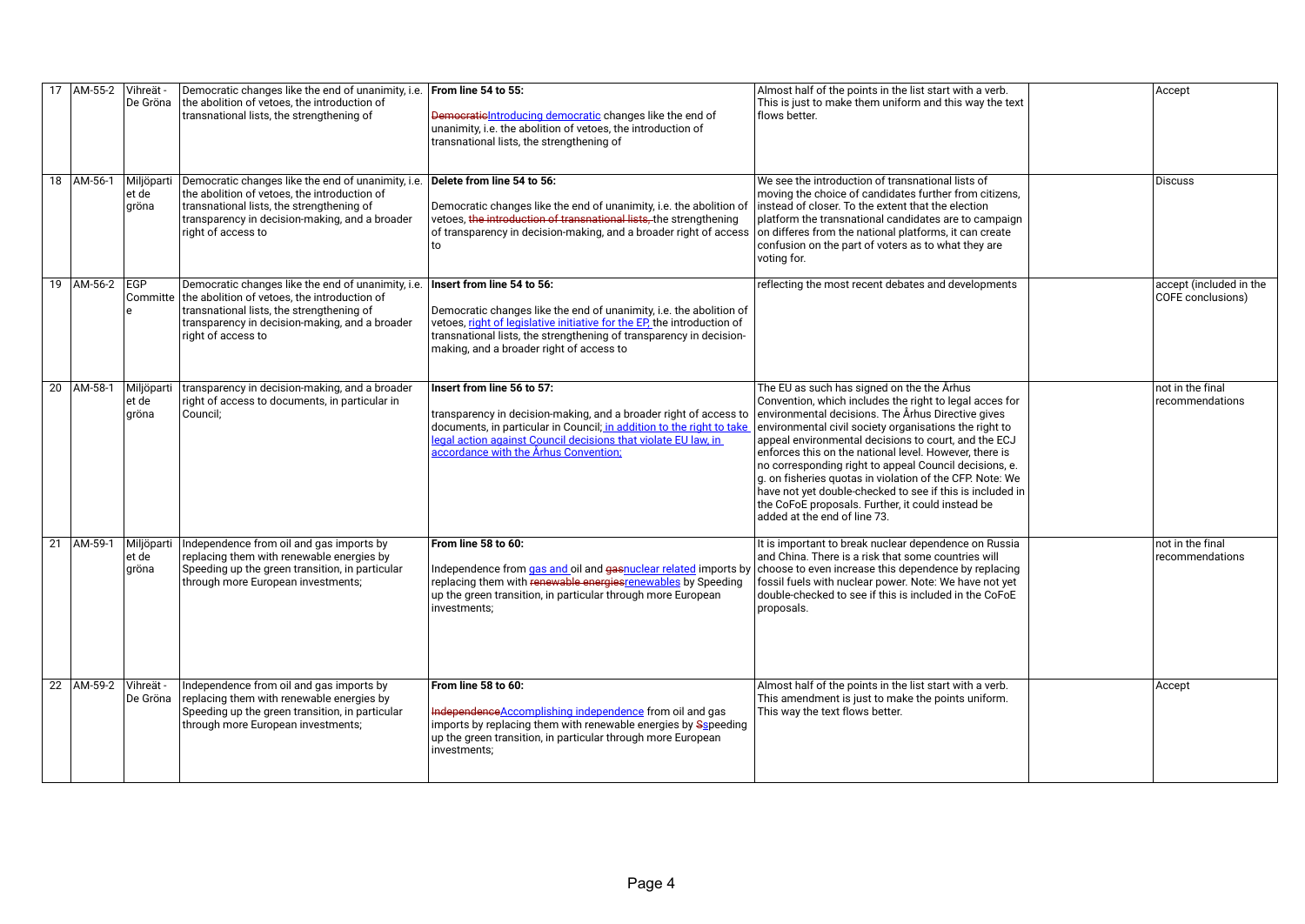| 23 | AM-61-1    | Bündnis<br>90/Die<br>Grünen       | European investments;                                                                                                                                                                                                                              | Insert after line 60:<br>Reform of the European fiscal rules, which are the baseline for the<br>livelihood of millions of European citizens, and a functioning and<br>prosperous economy. The stability and growth pact must<br>function for all countries and provide the necessary tools and<br>means to invest in decarbonization, digitalization, good labour, an<br>affordable health system, security and clean energy systems, etc.<br>Our common European fiscal and economic framework must<br>work for the people and be democratic. Modernizing our fiscal<br>rules is also a necessity to strengthen European souvereignty.<br>and the ability to act and to further strengthen the international<br>role of the euro. |                                                                                                                                                                                                                                                                        | discuss / citizens<br>recommandation are in<br>line with the AM |
|----|------------|-----------------------------------|----------------------------------------------------------------------------------------------------------------------------------------------------------------------------------------------------------------------------------------------------|------------------------------------------------------------------------------------------------------------------------------------------------------------------------------------------------------------------------------------------------------------------------------------------------------------------------------------------------------------------------------------------------------------------------------------------------------------------------------------------------------------------------------------------------------------------------------------------------------------------------------------------------------------------------------------------------------------------------------------|------------------------------------------------------------------------------------------------------------------------------------------------------------------------------------------------------------------------------------------------------------------------|-----------------------------------------------------------------|
|    | 24 AM-62-1 | Vihreät -<br>De Gröna             | Right to affordable energy, to access to the<br>internet, to minimum social standards, including<br>minimum pensions, access to social housing<br>when                                                                                             | From line 61 to 62:<br>RightGuaranteeing the right to affordable energy, to access to the<br>internet, to minimum social standards, including minimum<br>pensions, access to social housing when                                                                                                                                                                                                                                                                                                                                                                                                                                                                                                                                   | Almost half of the points in the list start with a verb.<br>This amendment is just to make the points uniform.<br>This way the text flows better.                                                                                                                      | Accept                                                          |
|    | 25 AM-69-1 | Vihreät -<br>De Gröna             | Guaranteeing that large companies should be<br>taxed properly, tax havens in the EU should be<br>abolished:                                                                                                                                        | Insert from line 68 to 69:<br>Guaranteeing that large companies should be taxed properly, and<br>striving towards that tax havens in the EU should be abolished;                                                                                                                                                                                                                                                                                                                                                                                                                                                                                                                                                                   | The sentences did not flow well together and the<br>second sentence seemed to be missing a part of it?                                                                                                                                                                 | discuss                                                         |
|    | 26 AM-70-1 | Vihreät -<br>De Gröna             | the EU should be abolished; The Rule of Law<br>should be protected more effectively, including by<br>making the EU Charter of Fundamental Rights<br>universally applicable and                                                                     | From line 69 to 71:<br>Securing the more effective protection of The Rule of Law-should-<br>be protected more effectively, including by making the EU Charter<br>of Fundamental Rights universally applicable and                                                                                                                                                                                                                                                                                                                                                                                                                                                                                                                  | Almost half of the points in the list start with a verb.<br>This amendment is just to make the points uniform.<br>This way the text flows better.                                                                                                                      | Accept                                                          |
|    | 27 AM-73-1 | Vihreät -<br>De Gröna             | enforceable; European Trade agreements with<br>third countries should be in line with the Paris<br>Agreement and address serious human rights<br>issues. Trade should                                                                              | From line 72 to 74:<br>Making sure that European Trade agreements with third countries<br>should beare in line with the Paris Agreement and address<br>serious human rights issues. Trade should                                                                                                                                                                                                                                                                                                                                                                                                                                                                                                                                   | Almost half of the points in the list start with a verb.<br>This amendment is just to make the points uniform.<br>This way the text flows better.                                                                                                                      | Accept                                                          |
|    | 28 AM-80-1 | Europe<br>Ecologie -<br>Les Verts | created innovative tools for citizens' participation<br>and for inclusive deliberation. It has<br>demonstrated that building more democratic and<br>accountable institutions requires the introduction<br>of new instruments for the participation | From line 78 to 80:<br>created innovative tools for citizens' participation and for<br>inclusive deliberation. It has demonstrated that building more<br>democratic and, accountable and effective institutions requires<br>the introduction of new instruments for the participation                                                                                                                                                                                                                                                                                                                                                                                                                                              | It is important to highlight that participation plays a key<br>role in producing successful solutions to common<br>challenges. Not only is the decision-making process<br>more open, but the practical results are better than<br>when EU officials work in isolation. | Accept                                                          |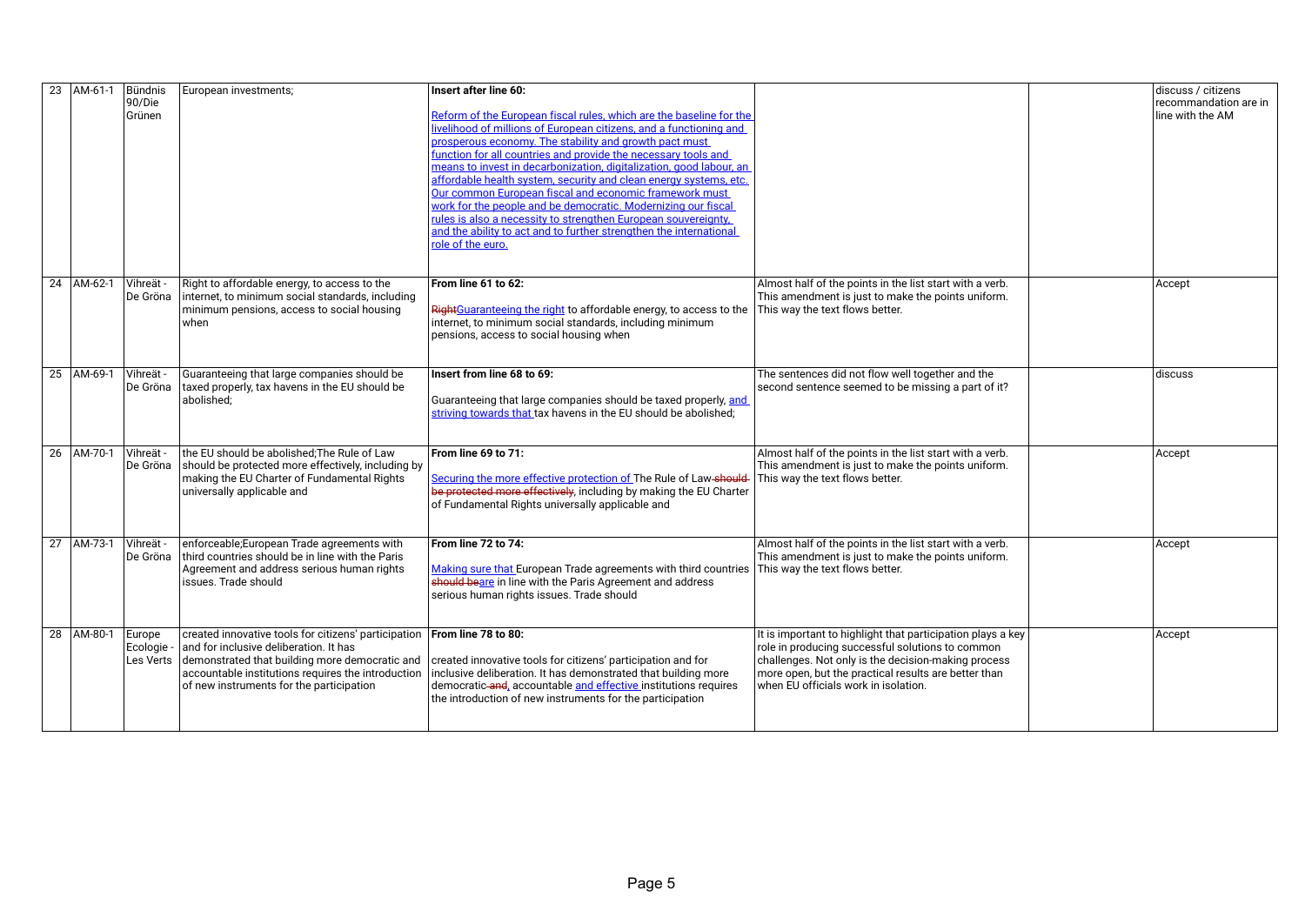| 29 AM-83-1 | $ n$ of<br>Young<br>European<br>Greens                         | Federatio   of citizens in EU decision-making.<br>As the Conference on the Future of Europe nears<br>lits end, the European Greens:                                                                                                               | Insert from line 81 to 83:<br>of citizens in EU decision-making.<br>We welcome the Conference's efforts to engage young people<br>directly in its activities. However, it is important this input is not<br>forgotten. Youth engagement must not be a superficial act or<br>void of political power but rather the EU must continue to engage<br>young people directly into its democratic processes and held<br>accountable to this. Young people are not the "next generation"<br>but are here now. | The CoFoE had a heavy emphaisis on youth<br>involvement, but the Euroepan Greens must commit to<br>seeing that it is not youth-washing | Accept                              |  |
|------------|----------------------------------------------------------------|---------------------------------------------------------------------------------------------------------------------------------------------------------------------------------------------------------------------------------------------------|-------------------------------------------------------------------------------------------------------------------------------------------------------------------------------------------------------------------------------------------------------------------------------------------------------------------------------------------------------------------------------------------------------------------------------------------------------------------------------------------------------|----------------------------------------------------------------------------------------------------------------------------------------|-------------------------------------|--|
| 30 AM-84-1 | Greens/E<br><b>FA Group</b><br>in the<br>European<br>Parliamen | As the Conference on the Future of Europe nears<br>its end, the European Greens:                                                                                                                                                                  | From line 82 to 83:<br>As the Conference on the Future of Europe nearsconcluded its<br>endwork, the European Greens:                                                                                                                                                                                                                                                                                                                                                                                  |                                                                                                                                        | Accept                              |  |
| 31 AM-84-2 | <b>EGP</b>                                                     | Committe As the Conference on the Future of Europe nears<br>lits end, the European Greens:                                                                                                                                                        | From line 82 to 83:<br>As the Conference on the Future of Europe nearsconcluded its<br>endwork, the European Greens:                                                                                                                                                                                                                                                                                                                                                                                  | reflecting the latest developments                                                                                                     | AM-84-1 and AM-84-2<br>are the same |  |
| 32 AM-86-1 | Miljöparti<br>et de<br>gröna                                   | Call on all responsible institutions, including<br>national governments, to deliver by following up<br>on the clear demands posed by the Conference.                                                                                              | Delete from line 84 to 85:<br>Call on all responsible institutions, including national<br>governments, to deliver by following up on the clear demands<br>posed by the Conference.                                                                                                                                                                                                                                                                                                                    | We do not support implementing all demands.                                                                                            | Discuss                             |  |
| 33 AM-87-1 | et de<br>gröna                                                 | Miljöparti   Call on all relevant actors to approve the reform<br>of the European electoral law and fully implement<br>it in time to establish a transnational constituency<br>and draw up transnational lists in the 2024<br>European elections. | Delete from line 86 to 89:<br>Call on all relevant actors to approve the reform of the European-<br>electoral law and fully implement it in time to establish a<br>transnational constituency and draw up transnational lists in the-<br>2024 European elections.                                                                                                                                                                                                                                     | We oppose transnational lists as moving decision-<br>making further from the control and scrutiny of<br>citizens.                      | <b>Discuss</b>                      |  |
| 34 AM-89-1 | Greens/E<br>FA Group<br>in the<br>European<br>Parliamen        | electoral law and fully implement it in time to<br>establish a transnational constituency and draw<br>up transnational lists in the 2024 European<br>elections.                                                                                   | Insert from line 87 to 89:<br>electoral law and fully implement it in time to establish a<br>transnational constituency and draw up transnational and gender-<br>balanced lists in the 2024 European elections.                                                                                                                                                                                                                                                                                       |                                                                                                                                        | Accept                              |  |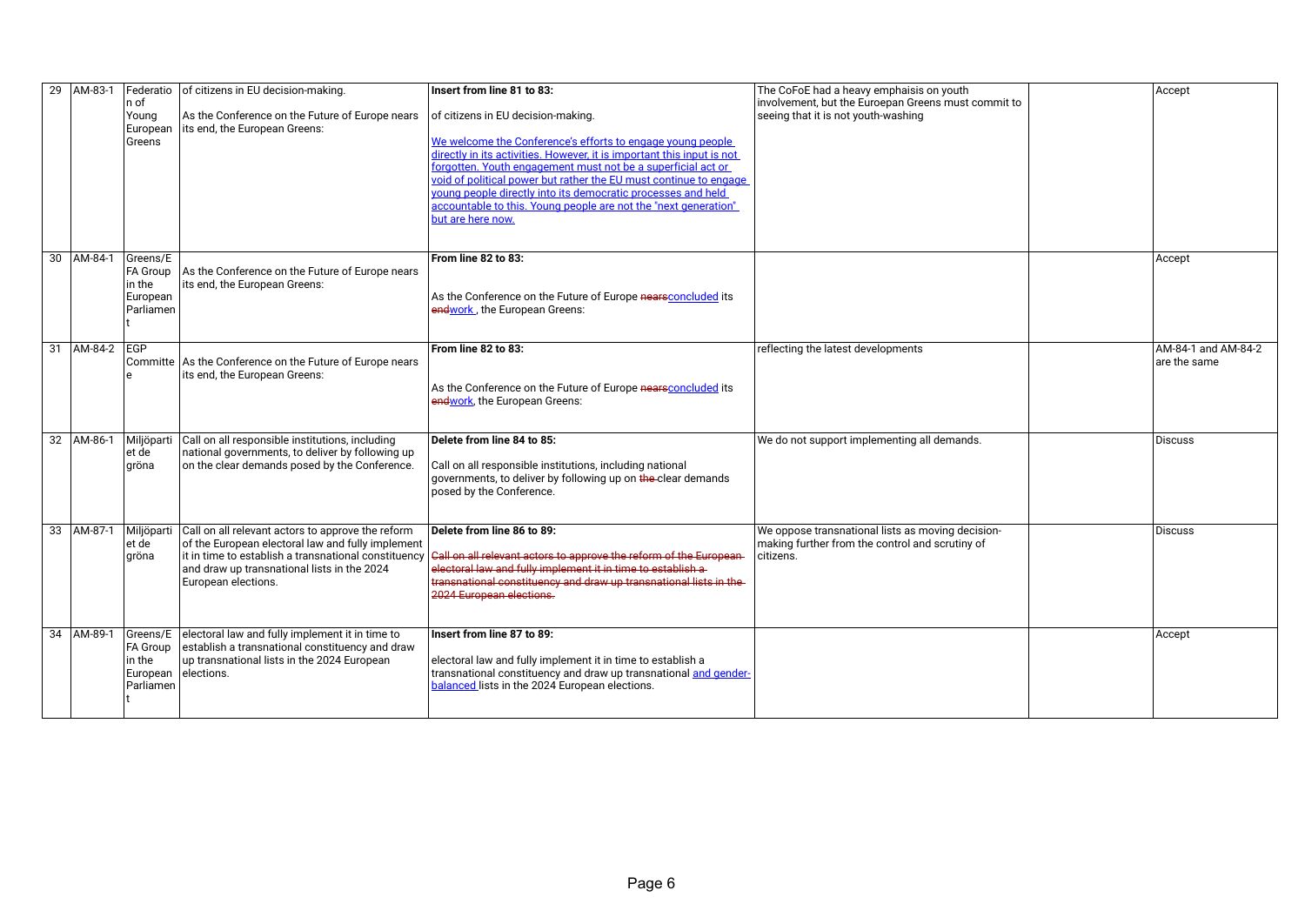| 35 AM-90-1             | Europa     | elections.                                                                                        | <b>Insert after line 89:</b>                                                                     |                                                        | discuss / the idea is in  |
|------------------------|------------|---------------------------------------------------------------------------------------------------|--------------------------------------------------------------------------------------------------|--------------------------------------------------------|---------------------------|
|                        | Verde -    |                                                                                                   |                                                                                                  |                                                        | line with past positions  |
|                        | Verdi      |                                                                                                   | Call on for regular conferences on the future of Europe to                                       |                                                        | taken by EGP and by       |
|                        |            |                                                                                                   | systematically involve European citizens in policy decisions at the                              |                                                        | GGEP, could maybe         |
|                        |            |                                                                                                   | European level. The frequency and regularity of these                                            |                                                        | reworded a bit (calls for |
|                        |            |                                                                                                   | conferences must be established and decided in a clear and                                       |                                                        | a permanent citizens'     |
|                        |            |                                                                                                   | repetitive manner.                                                                               |                                                        | participation             |
|                        |            |                                                                                                   |                                                                                                  |                                                        | mechanism at EU level     |
|                        |            |                                                                                                   |                                                                                                  |                                                        | in order to allow, in a   |
|                        |            |                                                                                                   |                                                                                                  |                                                        | systematic way, their     |
|                        |            |                                                                                                   |                                                                                                  |                                                        | involvement in key        |
|                        |            |                                                                                                   |                                                                                                  |                                                        | policy decisions)         |
| 36 AM-90-2             | Bündnis    | elections.                                                                                        | Insert after line 89:                                                                            |                                                        | Accept                    |
|                        | 90/Die     |                                                                                                   |                                                                                                  |                                                        |                           |
|                        | Grünen     |                                                                                                   | Call on all responsible institutions, especially national                                        |                                                        |                           |
|                        |            |                                                                                                   | governments, and on all relevant actors to make sure the                                         |                                                        |                           |
|                        |            |                                                                                                   | conference on the future of Europe will lead to a constituent                                    |                                                        |                           |
|                        |            |                                                                                                   | convention aiming to develop a federal European republic, based                                  |                                                        |                           |
|                        |            |                                                                                                   | on the Charter of the Fundamental rights.                                                        |                                                        |                           |
|                        |            |                                                                                                   |                                                                                                  |                                                        |                           |
|                        |            |                                                                                                   |                                                                                                  |                                                        |                           |
| 37   AM-91-1   Die     |            | As numerous demands require Treaty change to                                                      | From line 90 to 92:                                                                              | This text is not up-to-date, the EP has already spoken | See AM-91-2 (38)          |
|                        | Grünen     | be implemented, call on the European Parliament                                                   |                                                                                                  | out in favor of a Convention.                          |                           |
|                        |            | to use Article 48 of the Treaty on the European<br>Union to start a Treaty change procedure via a | As numerous demands require Treaty change to be implemented,<br>call on the European Parliament- |                                                        |                           |
|                        |            | European Convention and call on                                                                   | We welcome the European Parliament call to use Article 48 of the                                 |                                                        |                           |
|                        |            |                                                                                                   | Treaty on the European Union to start a Treaty change procedure                                  |                                                        |                           |
|                        |            |                                                                                                   | via a European Convention and call on                                                            |                                                        |                           |
|                        |            |                                                                                                   |                                                                                                  |                                                        |                           |
|                        |            |                                                                                                   |                                                                                                  |                                                        |                           |
| 38   AM-91-2   Bündnis |            | As numerous demands require Treaty change to                                                      | Insert from line 90 to 91:                                                                       |                                                        | COMP 37/38 proposal       |
|                        | 90/Die     | be implemented, call on the European Parliament                                                   |                                                                                                  |                                                        | :As numerous              |
|                        | Grünen     | to use Article 48 of the Treaty on the European                                                   | As numerous demands require Treaty change to be implemented,                                     |                                                        | demands require           |
|                        |            | Union                                                                                             | call on EU Member States to support a Treaty Change and call                                     |                                                        | Treaty change to be       |
|                        |            |                                                                                                   | the European Parliament to use Article 48 of the Treaty on the                                   |                                                        | implemented,              |
|                        |            |                                                                                                   | European Union                                                                                   |                                                        | welcomes the              |
|                        |            |                                                                                                   |                                                                                                  |                                                        | European Parliament       |
|                        |            |                                                                                                   |                                                                                                  |                                                        |                           |
|                        |            |                                                                                                   |                                                                                                  |                                                        | readiness to trigger      |
|                        |            |                                                                                                   |                                                                                                  |                                                        | Article 48 procedure,     |
|                        |            |                                                                                                   |                                                                                                  |                                                        | call for on the           |
|                        |            |                                                                                                   |                                                                                                  |                                                        | European Parliament       |
|                        |            |                                                                                                   |                                                                                                  |                                                        | to swiftly activate it in |
|                        |            |                                                                                                   |                                                                                                  |                                                        | order to start the        |
|                        |            |                                                                                                   |                                                                                                  |                                                        | Treaty change             |
|                        |            |                                                                                                   |                                                                                                  |                                                        | procedure via a           |
|                        |            |                                                                                                   |                                                                                                  |                                                        | European Convention       |
|                        |            |                                                                                                   |                                                                                                  |                                                        | and call on the EU        |
|                        |            |                                                                                                   |                                                                                                  |                                                        | Member States to          |
|                        |            |                                                                                                   |                                                                                                  |                                                        | support it.               |
| 39 AM-95-1             | Miljöparti | Commit to base our work in our common                                                             | Delete from line 94 to 96:                                                                       | As we are opposed to some of the demands and not       |                           |
|                        | et de      | manifesto for the 2024 European elections on the                                                  |                                                                                                  | convinced of the legitimacy of the process it is       |                           |
|                        | gröna      | demands formulated by the citizens in the                                                         | Commit to base our work in our common manifesto for the 2024                                     | premature to now commit to base our common             |                           |
|                        |            | Conference on the Future of Europe.                                                               | European elections on the demands formulated by the citizens in-                                 | manifesto on this document.                            |                           |
|                        |            |                                                                                                   | the Conference on the Future of Europe.                                                          |                                                        |                           |
|                        |            |                                                                                                   |                                                                                                  |                                                        | discuss                   |
|                        |            |                                                                                                   |                                                                                                  |                                                        |                           |